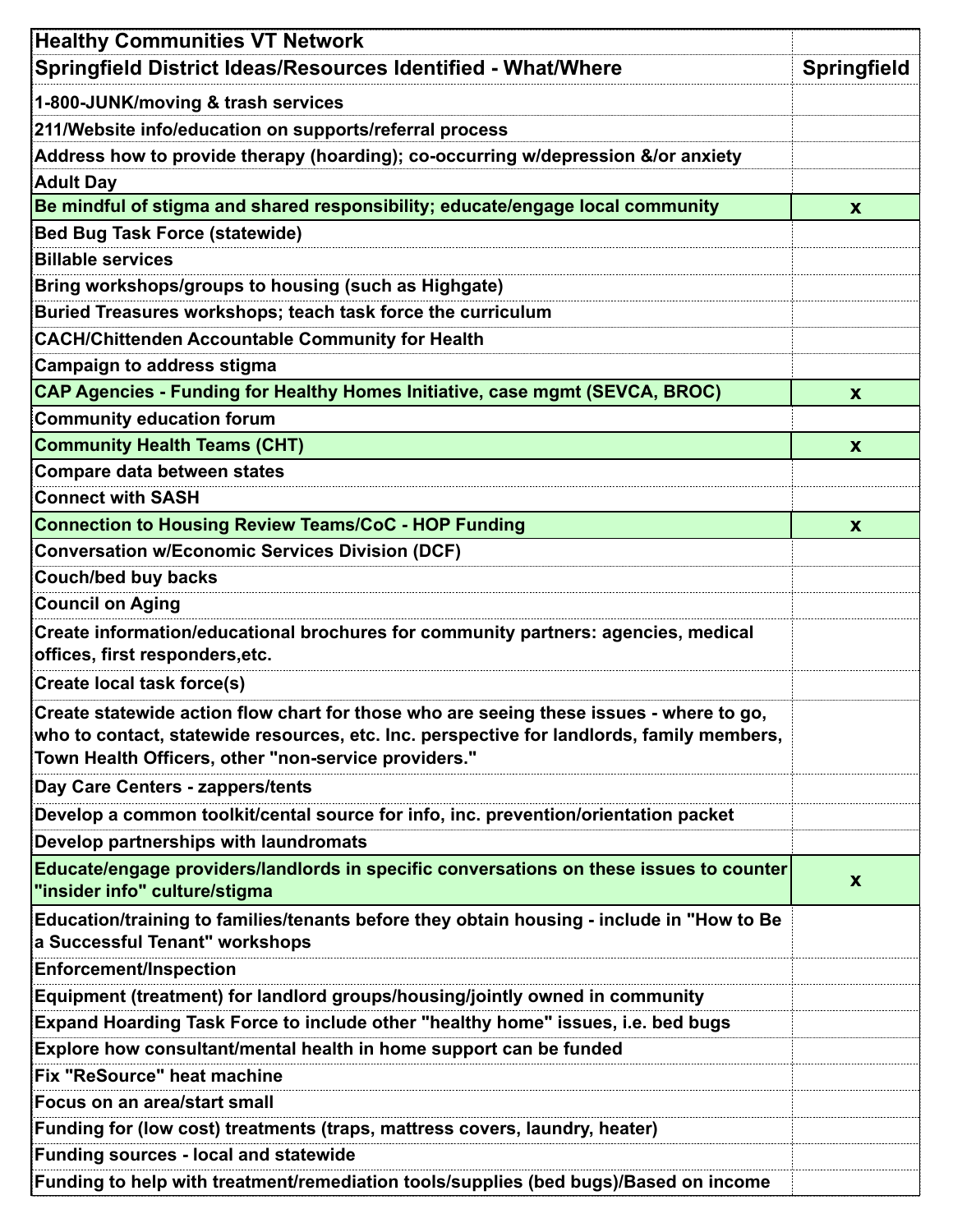| Get solid waste district to the table<br><b>Health Insurance Cos.</b><br>$\boldsymbol{\mathsf{X}}$<br>Hot Box (before move-in)<br><b>Hotels - Basic Intervention</b><br>How do we help destigmatize these issues: talk/share more, education/marketing<br>$\mathbf{x}$<br>Identify key stakeholders/potential task force members (see network list)<br>Identify supports available to different populations, i.e. families w/children, elderly<br><b>Increased funding for Healthy Homes</b><br>Info/education/tools on early indicators/identification/detection of issues<br>Integrate Healthy Homes (VDH) education re: bed bugs/hoarding<br>Landlord education<br><b>Legislation - RHAB</b><br>Local funding (grants/donations) - heath, judicial, landlord orgs<br><b>Mandatory Reporting</b><br>Massachusetts (Mass Housing)<br>Mental Health/Designated Agencies (HCRS, etc); codify treatment knowledge, dedicate<br>X<br>clincians to issue (hoarding)<br><b>NH Bed Bug Legislation</b><br>$\mathbf{x}$<br>Policy changes (statewide)<br>Policy/Building Codes - can be adapted for public housing/property managers |
|-------------------------------------------------------------------------------------------------------------------------------------------------------------------------------------------------------------------------------------------------------------------------------------------------------------------------------------------------------------------------------------------------------------------------------------------------------------------------------------------------------------------------------------------------------------------------------------------------------------------------------------------------------------------------------------------------------------------------------------------------------------------------------------------------------------------------------------------------------------------------------------------------------------------------------------------------------------------------------------------------------------------------------------------------------------------------------------------------------------------------------|
|                                                                                                                                                                                                                                                                                                                                                                                                                                                                                                                                                                                                                                                                                                                                                                                                                                                                                                                                                                                                                                                                                                                               |
|                                                                                                                                                                                                                                                                                                                                                                                                                                                                                                                                                                                                                                                                                                                                                                                                                                                                                                                                                                                                                                                                                                                               |
|                                                                                                                                                                                                                                                                                                                                                                                                                                                                                                                                                                                                                                                                                                                                                                                                                                                                                                                                                                                                                                                                                                                               |
|                                                                                                                                                                                                                                                                                                                                                                                                                                                                                                                                                                                                                                                                                                                                                                                                                                                                                                                                                                                                                                                                                                                               |
|                                                                                                                                                                                                                                                                                                                                                                                                                                                                                                                                                                                                                                                                                                                                                                                                                                                                                                                                                                                                                                                                                                                               |
|                                                                                                                                                                                                                                                                                                                                                                                                                                                                                                                                                                                                                                                                                                                                                                                                                                                                                                                                                                                                                                                                                                                               |
|                                                                                                                                                                                                                                                                                                                                                                                                                                                                                                                                                                                                                                                                                                                                                                                                                                                                                                                                                                                                                                                                                                                               |
|                                                                                                                                                                                                                                                                                                                                                                                                                                                                                                                                                                                                                                                                                                                                                                                                                                                                                                                                                                                                                                                                                                                               |
|                                                                                                                                                                                                                                                                                                                                                                                                                                                                                                                                                                                                                                                                                                                                                                                                                                                                                                                                                                                                                                                                                                                               |
|                                                                                                                                                                                                                                                                                                                                                                                                                                                                                                                                                                                                                                                                                                                                                                                                                                                                                                                                                                                                                                                                                                                               |
|                                                                                                                                                                                                                                                                                                                                                                                                                                                                                                                                                                                                                                                                                                                                                                                                                                                                                                                                                                                                                                                                                                                               |
|                                                                                                                                                                                                                                                                                                                                                                                                                                                                                                                                                                                                                                                                                                                                                                                                                                                                                                                                                                                                                                                                                                                               |
|                                                                                                                                                                                                                                                                                                                                                                                                                                                                                                                                                                                                                                                                                                                                                                                                                                                                                                                                                                                                                                                                                                                               |
|                                                                                                                                                                                                                                                                                                                                                                                                                                                                                                                                                                                                                                                                                                                                                                                                                                                                                                                                                                                                                                                                                                                               |
|                                                                                                                                                                                                                                                                                                                                                                                                                                                                                                                                                                                                                                                                                                                                                                                                                                                                                                                                                                                                                                                                                                                               |
|                                                                                                                                                                                                                                                                                                                                                                                                                                                                                                                                                                                                                                                                                                                                                                                                                                                                                                                                                                                                                                                                                                                               |
|                                                                                                                                                                                                                                                                                                                                                                                                                                                                                                                                                                                                                                                                                                                                                                                                                                                                                                                                                                                                                                                                                                                               |
|                                                                                                                                                                                                                                                                                                                                                                                                                                                                                                                                                                                                                                                                                                                                                                                                                                                                                                                                                                                                                                                                                                                               |
|                                                                                                                                                                                                                                                                                                                                                                                                                                                                                                                                                                                                                                                                                                                                                                                                                                                                                                                                                                                                                                                                                                                               |
| Private Philanthropy: United Ways, VCF, Holt Fund, Bowse<br><b>X</b>                                                                                                                                                                                                                                                                                                                                                                                                                                                                                                                                                                                                                                                                                                                                                                                                                                                                                                                                                                                                                                                          |
| <b>Project Vision - Healthy Homes</b>                                                                                                                                                                                                                                                                                                                                                                                                                                                                                                                                                                                                                                                                                                                                                                                                                                                                                                                                                                                                                                                                                         |
| Rack card on prevention/"how to"                                                                                                                                                                                                                                                                                                                                                                                                                                                                                                                                                                                                                                                                                                                                                                                                                                                                                                                                                                                                                                                                                              |
| Reengage "Lead Safe & Healthy Homes" program model (Parks Place/Bellows Falls)<br>X                                                                                                                                                                                                                                                                                                                                                                                                                                                                                                                                                                                                                                                                                                                                                                                                                                                                                                                                                                                                                                           |
| <b>Rental Housing Advisory Board</b>                                                                                                                                                                                                                                                                                                                                                                                                                                                                                                                                                                                                                                                                                                                                                                                                                                                                                                                                                                                                                                                                                          |
| Replicate "blighted property" process/engagement to increase investment in properties                                                                                                                                                                                                                                                                                                                                                                                                                                                                                                                                                                                                                                                                                                                                                                                                                                                                                                                                                                                                                                         |
| X<br>and increase property values                                                                                                                                                                                                                                                                                                                                                                                                                                                                                                                                                                                                                                                                                                                                                                                                                                                                                                                                                                                                                                                                                             |
| <b>Restorative Justice Centers</b>                                                                                                                                                                                                                                                                                                                                                                                                                                                                                                                                                                                                                                                                                                                                                                                                                                                                                                                                                                                                                                                                                            |
| <b>School Nurse - zappers/tents</b>                                                                                                                                                                                                                                                                                                                                                                                                                                                                                                                                                                                                                                                                                                                                                                                                                                                                                                                                                                                                                                                                                           |
| Screening - prior to housing                                                                                                                                                                                                                                                                                                                                                                                                                                                                                                                                                                                                                                                                                                                                                                                                                                                                                                                                                                                                                                                                                                  |
| <b>Senior Solutions</b><br>$\mathbf{x}$                                                                                                                                                                                                                                                                                                                                                                                                                                                                                                                                                                                                                                                                                                                                                                                                                                                                                                                                                                                                                                                                                       |
| Support networking and task force creation/maintenance (statewide)                                                                                                                                                                                                                                                                                                                                                                                                                                                                                                                                                                                                                                                                                                                                                                                                                                                                                                                                                                                                                                                            |
| Tap into DOC work crews - could utilize more trained people                                                                                                                                                                                                                                                                                                                                                                                                                                                                                                                                                                                                                                                                                                                                                                                                                                                                                                                                                                                                                                                                   |
| Teaming/case management approach re: cases (inc. tenant/landlord)                                                                                                                                                                                                                                                                                                                                                                                                                                                                                                                                                                                                                                                                                                                                                                                                                                                                                                                                                                                                                                                             |
| Tenant education as part of standard lease (statewide); lease includes<br>preventative/global language                                                                                                                                                                                                                                                                                                                                                                                                                                                                                                                                                                                                                                                                                                                                                                                                                                                                                                                                                                                                                        |
| Town Health Officers - take a lead role in local task forces?                                                                                                                                                                                                                                                                                                                                                                                                                                                                                                                                                                                                                                                                                                                                                                                                                                                                                                                                                                                                                                                                 |
| Training for home service providers                                                                                                                                                                                                                                                                                                                                                                                                                                                                                                                                                                                                                                                                                                                                                                                                                                                                                                                                                                                                                                                                                           |
| Trainings - Alice Ely, Public Health Council                                                                                                                                                                                                                                                                                                                                                                                                                                                                                                                                                                                                                                                                                                                                                                                                                                                                                                                                                                                                                                                                                  |
| Trainings for "first responders"                                                                                                                                                                                                                                                                                                                                                                                                                                                                                                                                                                                                                                                                                                                                                                                                                                                                                                                                                                                                                                                                                              |
| Turning Point Centers; peer support is effective                                                                                                                                                                                                                                                                                                                                                                                                                                                                                                                                                                                                                                                                                                                                                                                                                                                                                                                                                                                                                                                                              |
| <b>UVMM CHIC</b>                                                                                                                                                                                                                                                                                                                                                                                                                                                                                                                                                                                                                                                                                                                                                                                                                                                                                                                                                                                                                                                                                                              |
| VT Association for Landlords                                                                                                                                                                                                                                                                                                                                                                                                                                                                                                                                                                                                                                                                                                                                                                                                                                                                                                                                                                                                                                                                                                  |